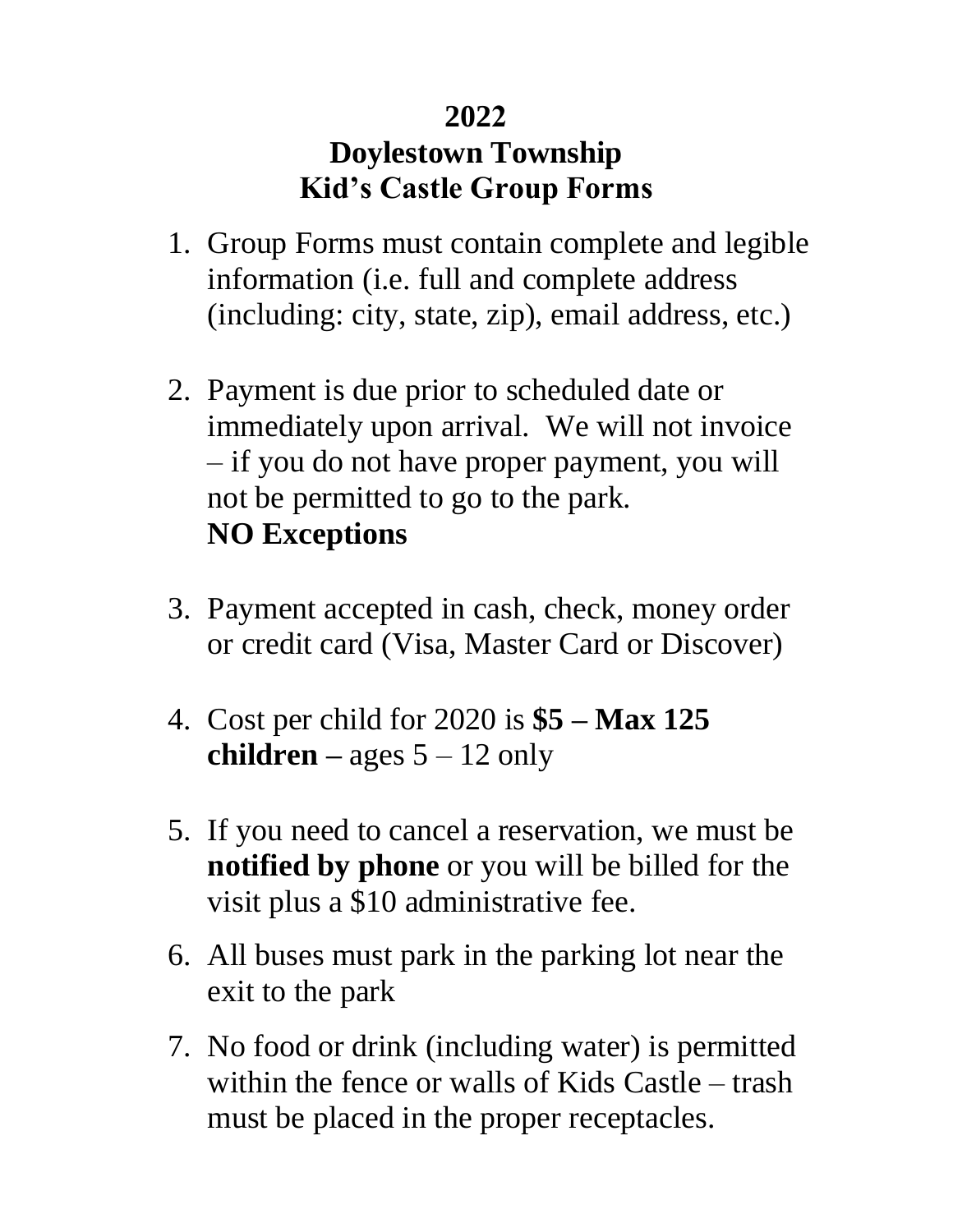

# **Kids' Castle Group Policy 2022**

Due to the enormous popularity of the playground and the large number of requests from various organizations to bring groups to the playground the Township has implemented designated group days, times and use guidelines. Although we do not wish to discourage or make it impossible for groups to visit the playground, we must take steps to manage and control the overall use of the facility so as to accommodate use by individual users and township residents. We must also take into consideration safety concerns relevant to the number of children using the facility at any given time.

Thank you for your cooperation. We look forward to seeing you at Kids' Castle.

Please Review the following Group Use policies and procedures.

- Group days and times: Tuesdays, Wednesdays and Thursdays from 10:00 a.m. to 3:00 p.m. There will be no exceptions made to this policy. Non-registered organizations bringing groups during non-group times will be asked to leave the playground facility.
- Payment is required prior to scheduled visit or immediately upon arrival. All groups must check in at the Township Building, prior to going to the playground. Full payment (**\$5 per child)** is due upon arrival. **If payment is not received future visits will be suspended until invoice is paid plus \$10 administrative fee. If no payment is received your group will be asked to leave.**
- Kids Castle Playground is designed for **ages 5-12.** Please schedule your group accordingly.
- All organizations must pre-register with the township in advance of the visit.
- Only the pre-registered child count will be accepted upon arrival unless additional participants are preapproved prior to arrival.
- A maximum of **125** children (one or more groups) will be accepted on any one day.
- A minimum 1:8 ratio of adult chaperone to children is required. Chaperones are expected to review and enforce all playground rules and regulations.
- NO food or drink (including water) is permitted within the fence or walls of Kids Castle, trash must be placed within the proper receptacles.
- **Buses must park in the parking lot near the exit of the park. NO bus parking is permitted at the Kids Castle Parking Lot.**
- The visiting organization shall be solely responsible for the care, supervision and behavior of the children within their group, as well as any and all damage caused by any member of group while visiting Kids Castle.
- Group registration for a visit to Kids' Castle does not include pavilion use. For more information regarding pavilion rental contact the Township Administrative Office at (215) 348-9915.
- **Failure to provide us advance notice of a cancellation will result in your organization being charged based on number of children registered plus a \$10 administrative fee.**
- Please call 215-348-9915 to cancel or if you need to reschedule daily space is limited.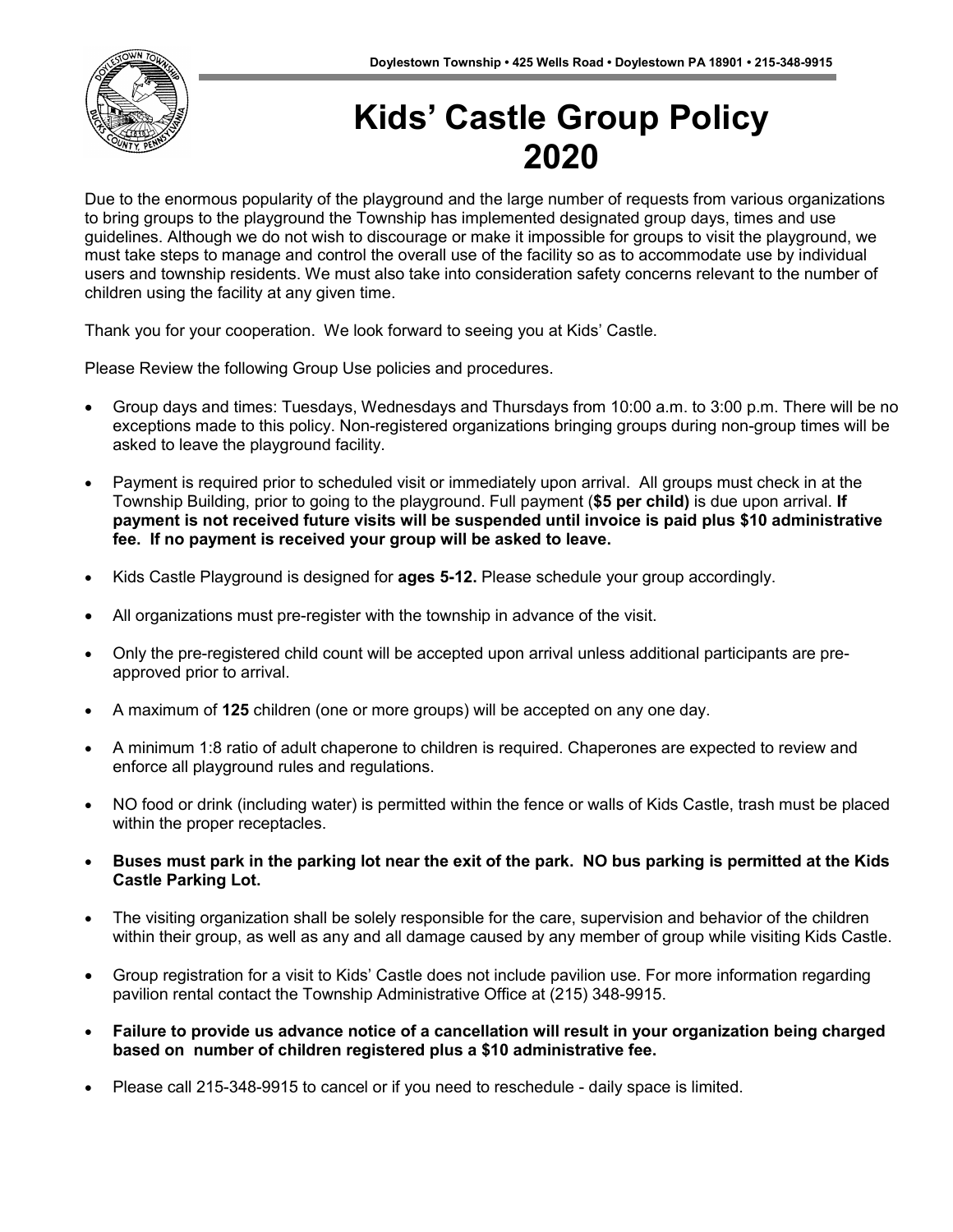# **KIDS' CASTLE** GROUP REGISTRATION 2022

#### **Important Notice:**

- *Required for all groups regardless of size. Completed* **Registration Form may be submitted via fax to 215-348-8729 or email to info@doylestownpa.org.** *ACOI naming the Township as an add 'l insured must be provided upon request.*
- **All groups are required to stop at the Administrative Building immediately upon arrival to check-in and pay any outstanding fees (due prior to or at time of arrival) - No exceptions. Failure to comply will immediately void visitation privileges.**

| Requested Time (max. 10am-3pm): __________ am/pm to _______am/pm Adult Chaperones (1:8 ratio required) : _____                                                                                                                                                                                                                                            |  |  |  |  |  |  |  |
|-----------------------------------------------------------------------------------------------------------------------------------------------------------------------------------------------------------------------------------------------------------------------------------------------------------------------------------------------------------|--|--|--|--|--|--|--|
| Anticipated number of Children: 125 Max. (Fee: \$5 / child) Age Range of Children (5-12 yrs. only):                                                                                                                                                                                                                                                       |  |  |  |  |  |  |  |
| Note: Kids' Castle group registration does not include pavilion use. Pavilion is available for group rentals, Facility Use<br>Application is available at doylestownrec.com (rental fee is determined by the number in the group).                                                                                                                        |  |  |  |  |  |  |  |
| I/we understand that the above named organization shall be held solely responsible for tpayment of fee, care, supervision and<br>behavior of the children within our group. I/we further understand that the organization named above shall be solely<br>responsible for any and all damage caused by any member of our group while visiting Kids Castle. |  |  |  |  |  |  |  |
|                                                                                                                                                                                                                                                                                                                                                           |  |  |  |  |  |  |  |

**Authorized Signature** \_\_\_\_\_\_\_\_\_\_\_\_\_\_\_\_\_\_\_\_\_\_\_\_\_\_\_\_\_\_\_\_\_\_\_\_\_\_\_\_\_\_\_\_\_\_\_ **Date** \_\_\_\_\_\_\_\_\_\_\_\_\_\_\_\_\_\_\_\_\_\_\_\_\_\_\_\_\_

## **KIDS' CASTLE** GROUP REGISTRATION 2022

| <b>Important Notice:</b>                                                                                                                                                                                                                                                                                                                                  |  |  |  |  |  |  |  |
|-----------------------------------------------------------------------------------------------------------------------------------------------------------------------------------------------------------------------------------------------------------------------------------------------------------------------------------------------------------|--|--|--|--|--|--|--|
| • Required for all groups regardless of size. Completed Registration Form may be submitted via fax to 215-348-8729 or<br>email to info@doylestownpa.org. ACOI naming the Township as an add 'I insured must be provided upon request.                                                                                                                     |  |  |  |  |  |  |  |
| • All groups are required to stop at the Administrative Building immediately upon arrival to check-in and pay any outstand-<br>ing fees (due prior to or at time of arrival) - No exceptions. Failure to comply will immediately void visitation privileges.                                                                                              |  |  |  |  |  |  |  |
|                                                                                                                                                                                                                                                                                                                                                           |  |  |  |  |  |  |  |
|                                                                                                                                                                                                                                                                                                                                                           |  |  |  |  |  |  |  |
|                                                                                                                                                                                                                                                                                                                                                           |  |  |  |  |  |  |  |
|                                                                                                                                                                                                                                                                                                                                                           |  |  |  |  |  |  |  |
|                                                                                                                                                                                                                                                                                                                                                           |  |  |  |  |  |  |  |
|                                                                                                                                                                                                                                                                                                                                                           |  |  |  |  |  |  |  |
| Requested Time (max. 10am-3pm): __________ am/pm to _______am/pm Adult Chaperones (1:8 ratio required) : _____                                                                                                                                                                                                                                            |  |  |  |  |  |  |  |
| Anticipated number of Children: ______125 Max. (Fee: \$5 / child) Age Range of Children (5-12 yrs. only): ________                                                                                                                                                                                                                                        |  |  |  |  |  |  |  |
| Note: Kids' Castle group registration does not include pavilion use. Pavilion is available for group rentals, Facility Use<br>Application is available at doylestownrec.com (rental fee is determined by the number in the group).                                                                                                                        |  |  |  |  |  |  |  |
| I/we understand that the above named organization shall be held solely responsible for tpayment of fee, care, supervision and<br>behavior of the children within our group. I/we further understand that the organization named above shall be solely<br>responsible for any and all damage caused by any member of our group while visiting Kids Castle. |  |  |  |  |  |  |  |
|                                                                                                                                                                                                                                                                                                                                                           |  |  |  |  |  |  |  |